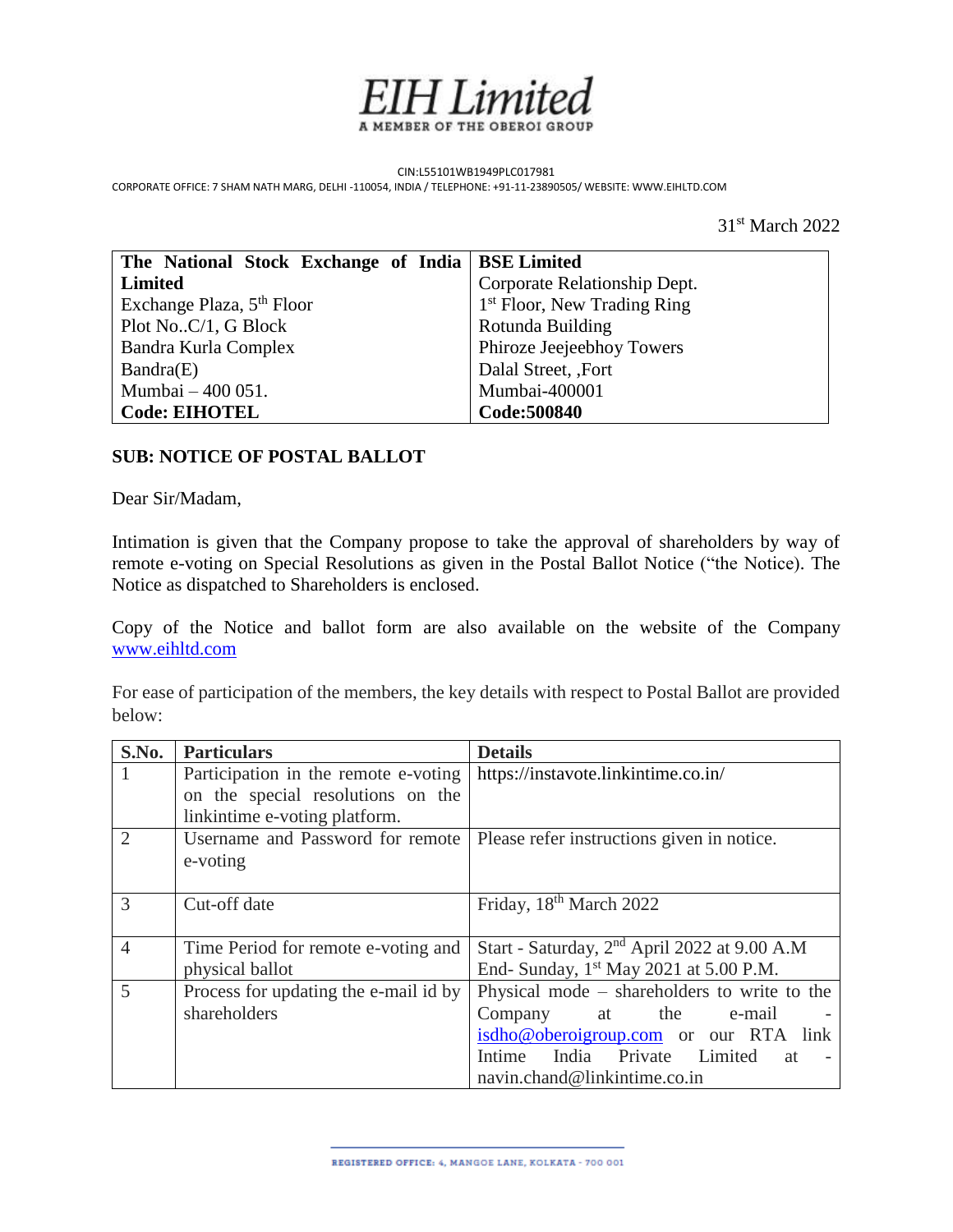

#### CIN:L55101WB1949PLC017981

CORPORATE OFFICE: 7 SHAM NATH MARG, DELHI -110054, INDIA / TELEPHONE: +91-11-23890505/ WEBSITE: WWW.EIHLTD.COM

|   |                                     | Demat mode - shareholders to contact the |  |
|---|-------------------------------------|------------------------------------------|--|
|   |                                     | Depository Participant (DP)              |  |
| 6 | Contact details for remote e-voting | Link Intime India Private Limited        |  |
|   |                                     | enotices@linkintime.co.in or             |  |
|   |                                     | Phone: 022 - 4918 6000                   |  |
| 7 | Company's Contact details           | Mr. Ajit Kumar Jha                       |  |
|   |                                     | <b>Investor Services Division(ISD)</b>   |  |
|   |                                     | EIH Limited,                             |  |
|   |                                     | 7 Sham Nath Marg, Delhi - 1100544        |  |
|   |                                     | Email: ajit.jha@oberoigroup.com          |  |
|   |                                     | Phone: 91-11-23890505                    |  |
|   |                                     | Extn: 2346                               |  |

Thank you,

Yours faithfully For **EIH Limited**

**Lalit Kumar Sharma Company Secretary** LALIT KUMAR SHARMA Digitally signed by<br>LALIT KUMAR SHARMA<br><mark>Date: 2</mark>022.03.31<br>17:46:01 +05'30'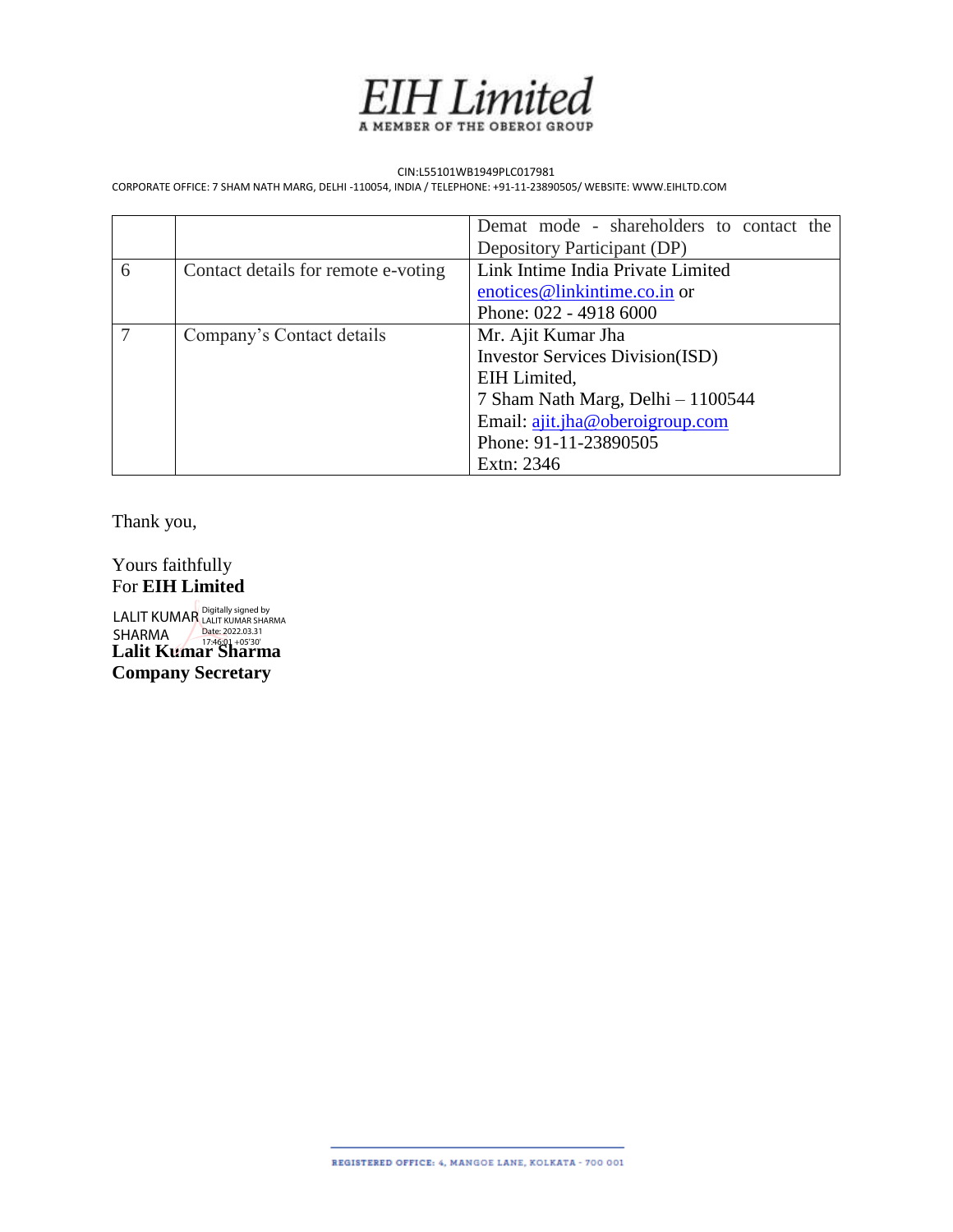# **EIH** Limited

Corporate Office 7, Shamnath Marg, Delhi- 110054 Telephone: 91 11 23890505 Website: www.eihltd.com Email: isdho@oberoigroup.com CIN: L55101WB1949PLC017981

#### **NOTICE OF POSTAL BALLOT**

(*Pursuant to Section 110 of the Companies Act, 2013 read with the Companies (Management & Administration) Rules, 2014)*

To the Members,

NOTICE is hereby given in accordance with Section 108 and 110 of the Companies Act, 2013 ("the Act") read with Rule 20 and 22 of the Companies (Management & Administration) Rules, 2014 and other applicable provisions, if any of the Act (including any statutory modification or re-enactment thereof for the time being in force) and Securities Exchange Board of India (Listing Obligations and Disclosure Requirements) Regulations, 2015, (including any statutory modification(s) or re-enactment(s) thereof for the time being in force) and guidelines prescribed by the Ministry of Corporate Affairs ("MCA") for holding general meetings/conducting postal ballot process through e-voting vide General Circular Nos. 14/2020 dated 8th April, 2020, 17/2020 dated 13th April, 2020, 22/2020 dated 15th June, 2020, 33/2020 dated 28th September, 2020, 39/2020 dated 31st December, 2020, 10/2021 dated 23rd June, 2021 and 20/2021 dated 8th December, 2021 (collectively referred to as the "MCA Circulars") and Circular Nos. SEBI/HO/CFD/ CMD1/CIR/P/2020/79 dated May 12, 2020 and SEBI/HO/CFD/CMD2/CIR/P/2021/1 dated January 15, 2021 issued by the Securities and Exchange Board of India ('SEBI Circulars'), and other applicable laws, rules and regulations, the Company proposes to pass the following resolutions by way of postal ballot, only by way of voting through electronics means ("remote e- voting"). Communication of assent / dissent of the members on the resolutions proposed in this Postal Ballot Notice will only take place through the remote e-voting system.

In view of the current circumstances prevailing due to COVID-19 pandemic and in furtherance to the above said MCA Circulars and SEBI Circulars, the Company will send Postal Ballot Notice only by email to all its shareholders who have registered their email addresses with the Company/ Registrar and Share Transfer Agent ("RTA") or Depository Participants.

#### **1. Payment of minimum remuneration to Mr. Prithvi Raj Singh Oberoi, Executive Chairman (DIN:00051894).**

To consider and, if thought fit, to pass, with or without modification(s), the following resolution as a **Special Resolution:**

**"RESOLVED THAT** pursuant to the provisions of Sections 196, 197 and 198 and other applicable provisions, if any, of the Companies Act, 2013 ("Act") (including any amendment, modification or re-enactment thereof) and rules made there under and Schedule V thereto and Securities Exchange Board of India (Listing Obligations and Disclosure Requirements) Regulations, 2015, (including any statutory modification(s) or re-enactment(s) thereof for the time being in force), consent of the Company be and is hereby accorded for payment of minimum remuneration as set out in the explanatory statement in the event of loss or inadequacy of profits in the Financial Year 2021-22 to Mr. Prithvi Raj Singh Oberoi, Executive Chairman (DIN:00051894), notwithstanding the remuneration payable exceed the limits prescribed under the aforesaid sections of the Act and the rules and schedule V (Section II Item A) thereto;

**RESOLVED FURTHER** that pursuant to regulation 17(6)(e) of the Securities and Exchange Board of India (Listing Obligations and Disclosure Requirements) Regulations, 2015, the annual remuneration payable to Mr. Prithvi Raj Singh Oberoi is approved notwithstanding it may exceed Rupees 5 crore or 2.5% of the net profits of the Company, whichever is higher or the aggregate annual remuneration of all the Executive Directors may exceed 5% of the net profits of the Company in the Financial Year 2021-22;

**RESOLVED FURTHER** that for the purpose of giving effect to this resolution, the Board of Directors of the Company be and is hereby authorised to do all such acts, matters, deeds and things as it may deem expedient".

#### **2. Payment of minimum remuneration to Mr. Shib Sanker Mukherji, Executive Vice Chairman (DIN: 00103770).**

To consider and, if thought fit, to pass, with or without modification(s), the following resolution as a **Special Resolution:**

**"RESOLVED THAT** pursuant to the provisions of Sections 196, 197 and 198 and other applicable provisions, if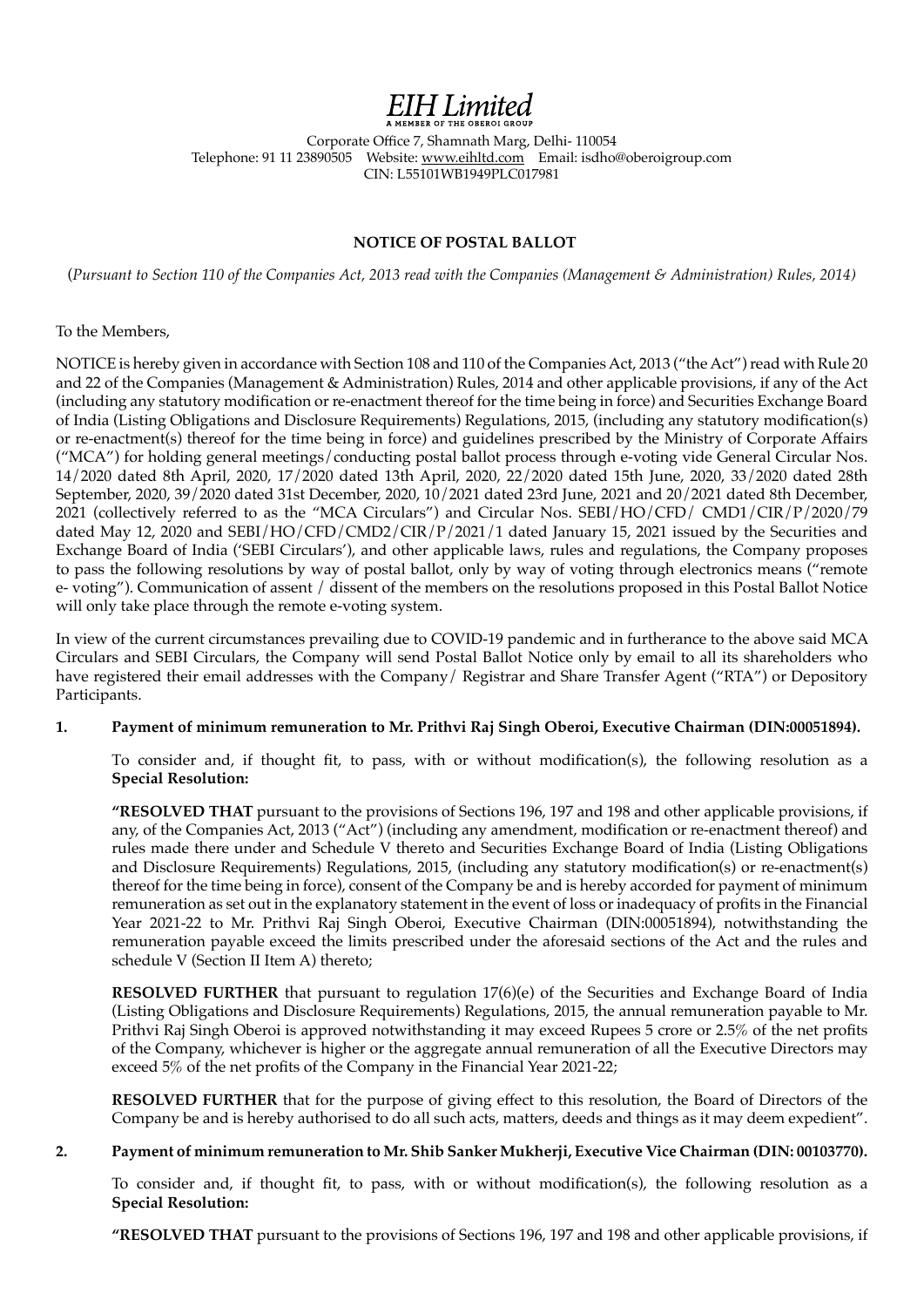any, of the Companies Act, 2013 ("Act") (including any amendment, modification or re-enactment thereof) and rules made there under and Schedule V thereto and Securities Exchange Board of India (Listing Obligations and Disclosure Requirements) Regulations, 2015, (including any statutory modification(s) or re-enactment(s) thereof for the time being in force), consent of the Company be and is hereby accorded for payment of minimum remuneration as set out in the explanatory statement in the event of loss or inadequacy of profits in the Financial Year 2021-22 to Mr. Shib Sanker Mukherji, Executive Vice Chairman (DIN:00103770), notwithstanding the remuneration payable exceed the limits prescribed under the aforesaid sections of the Act and the rules and schedule V (Section II Item A) thereto;

 **RESOLVED FURTHER** that pursuant to regulation 17(6)(e) of the Securities and Exchange Board of India (Listing Obligations and Disclosure Requirements) Regulations, 2015, the annual remuneration payable to Mr. Shib Sanker Mukherji is approved notwithstanding it may exceed Rupees 5 crore or 2.5% of the net profits of the Company, whichever is higher or the aggregate annual remuneration of all the Executive Directors may exceed 5% of the net profits of the Company in the Financial Year 2021-22;

 **RESOLVED FURTHER** that for the purpose of giving effect to this resolution, the Board of Directors of the Company be and is hereby authorised to do all such acts, matters, deeds and things as it may deem expedient".

#### **3. Payment of minimum remuneration to Mr. Vikramjit Singh Oberoi, Managing Director and Chief Executive Officer (DIN: 00052014).**

To consider and, if thought fit, to pass, with or without modification(s), the following resolution as a **Special Resolution:**

 **"RESOLVED THAT** pursuant to the provisions of Sections 196, 197 and 198 and other applicable provisions, if any, of the Companies Act, 2013 ("Act") (including any amendment, modification or re-enactment thereof) and rules made there under and Schedule V thereto and Securities Exchange Board of India (Listing Obligations and Disclosure Requirements) Regulations, 2015, (including any statutory modification(s) or re-enactment(s) thereof for the time being in force), consent of the Company be and is hereby accorded for payment of minimum remuneration as set out in the explanatory statement in the event of loss or inadequacy of profits in the Financial Year 2021-22 to Mr. Vikramjit Singh Oberoi, Managing Director and Chief Executive Officer (DIN:00052014), notwithstanding the remuneration payable exceed the limits prescribed under the aforesaid sections of the Act and the rules and schedule V (Section II Item A) thereto;

 **RESOLVED FURTHER** that pursuant to regulation 17(6)(e) of the Securities and Exchange Board of India (Listing Obligations and Disclosure Requirements) Regulations, 2015, the annual remuneration payable to Mr. Vikramjit Singh Oberoi is approved notwithstanding it may exceed Rupees 5 crore or 2.5% of the net profits of the Company, whichever is higher or the aggregate annual remuneration of all the Executive Directors may exceed 5% of the net profits of the Company in the Financial Year 2021-22;

 **RESOLVED FURTHER** that for the purpose of giving effect to this resolution, the Board of Directors of the Company be and is hereby authorised to do all such acts, matters, deeds and things as it may deem expedient".

#### **4. Payment of minimum remuneration to Mr. Arjun Singh Oberoi, Managing Director- Development (DIN: 00052106).**

To consider and, if thought fit, to pass, with or without modification(s), the following resolution as a **Special Resolution:**

 **"RESOLVED THAT** pursuant to the provisions of Sections 196, 197 and 198 and other applicable provisions, if any, of the Companies Act, 2013 ("Act") (including any amendment, modification or re-enactment thereof) and rules made there under and Schedule V thereto and Securities Exchange Board of India (Listing Obligations and Disclosure Requirements) Regulations, 2015, (including any statutory modification(s) or re-enactment(s) thereof for the time being in force), consent of the Company be and is hereby accorded for payment of minimum remuneration as set out in the explanatory statement in the event of loss or inadequacy of profits in the Financial Year 2021-22 to Mr. Arjun Singh Oberoi, Managing Director- Development (DIN:00052106), notwithstanding the remuneration payable exceed the limits prescribed under the aforesaid sections of the Act and the rules and schedule V (Section II Item A) thereto;

 **RESOLVED FURTHER** that pursuant to regulation 17(6)(e) of the Securities and Exchange Board of India (Listing Obligations and Disclosure Requirements) Regulations, 2015, the annual remuneration payable to Mr. Arjun Singh Oberoi is approved notwithstanding it may exceed Rupees 5 crore or 2.5% of the net profits of the Company, whichever is higher or the aggregate annual remuneration of all the Executive Directors may exceed 5% of the net profits of the Company in the Financial Year 2021-22;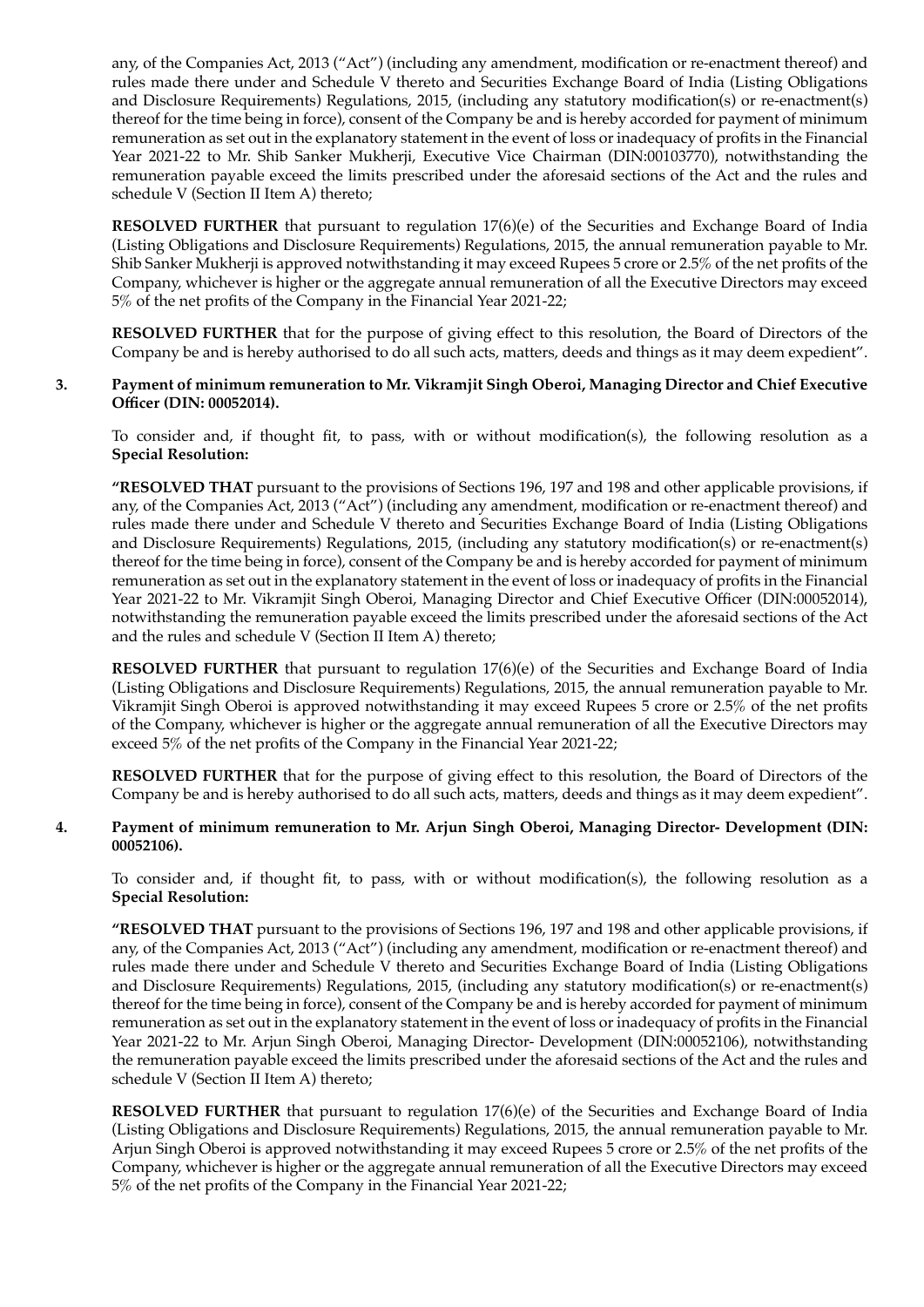**RESOLVED FURTHER** that for the purpose of giving effect to this resolution, the Board of Directors of the Company be and is hereby authorised to do all such acts, matters, deeds and things as it may deem expedient".

| <b>Registered Office</b> | By order of the Board                             |
|--------------------------|---------------------------------------------------|
| 4 Mangoe Lane            | Lalit Kumar Sharma                                |
| Kolkata 700 001          | <b>Sr. Vice President &amp; Company Secretary</b> |
| 16th March 2022          |                                                   |

#### **NOTES AND INSTRUCTIONS:**

- 1. An explanatory statement as required under Section 102 of the Companies Act, 2013, in respect of the business specified above is appended hereto.
- 2. The notice is being sent to all the Shareholders only through electronic mode, whose names appear on the Register of Members/list of beneficial owners as received from the National Securities Depository Limited (NSDL)/Central Depository Services (India) Limited (CDSL) as on 18th March 2022.
- 3. In accordance with the requirements of MCA circulars physical copy of the notice along with the postal ballot form and prepaid business reply envelope will not be sent to the members and accordingly, the members are requested to cast their vote electronically.
- 4. At the Board meeting held on 16th March 2022, the Board has appointed Mr. Ajay Kumar Jain, Practicing Company Secretary, Jus &Associates as the scrutinizer for conducting the remote e-voting process in accordance with the law and in a fair and transparent manner.
- 5. In compliance with the provisions of Section 110 of the Companies Act, 2013 read with Rule 22 the Companies (Management and Administration) Rules, 2014, and Regulation 44 of the SEBI (Listing Obligations and Disclosure Requirements) Regulations, 2015 ("Listing Regulations"), the Company is offering remote e-voting facility to all the shareholders. For this purpose, the Company has appointed Link intime India Private Limited for facilitating remote e-voting.
- 6. The voting period begins at 9.00 AM on Saturday 2nd April 2022 and ends at 5.00 P.M. on Sunday 1st May 2022. During this period, shareholders of the Company, holding shares either in physical form or in dematerialized form, as on the cut-off date i.e. on 18th March 2022, may cast their vote electronically. The e-voting module shall be disabled for voting thereafter.

7. **The instructions for shareholders voting electronically are as under:**

**Remote e-Voting Instructions for shareholders post change in the Login mechanism for Individual shareholders holding securities in demat mode, pursuant to SEBI circular dated December 9, 2020:** Pursuant to SEBI circular dated December 9, 2020 on e-Voting facility provided by Listed Companies, Individual shareholders holding securities in demat mode can vote through their demat account main-tained with Depositories and Depository Participants only post 9th June, 2021.

Shareholders are advised to update their mobile number and email Id in their demat accounts to access e-Voting facility.

Login method for Individual shareholders holding securities in demat mode/ physical mode is given below: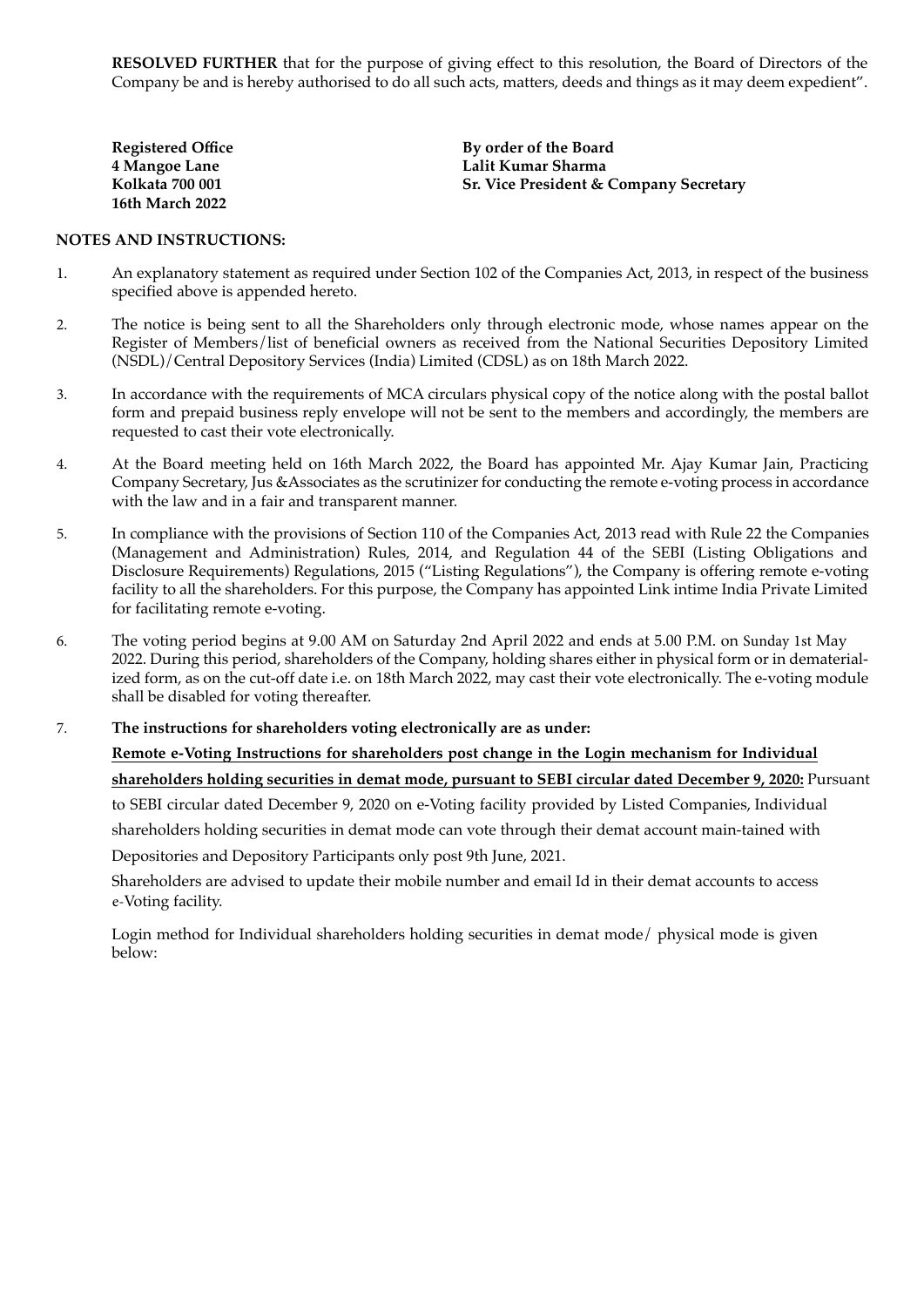| Type of shareholders                                                                                                       | <b>Login Method</b>                                                                                                                                                                                                                                                                                                                                                                                                                                                                                                                                                                                                                                                                                                                                                                                                                                                                           |  |
|----------------------------------------------------------------------------------------------------------------------------|-----------------------------------------------------------------------------------------------------------------------------------------------------------------------------------------------------------------------------------------------------------------------------------------------------------------------------------------------------------------------------------------------------------------------------------------------------------------------------------------------------------------------------------------------------------------------------------------------------------------------------------------------------------------------------------------------------------------------------------------------------------------------------------------------------------------------------------------------------------------------------------------------|--|
| Individual<br><b>Shareholders holding</b><br>securities in demat<br>mode with NSDL                                         | • If you are already registered for NSDL IDeAS facility, please visit the e-Services<br>website of NSDL. Open web browser by typing the following URL: https://<br>eservices.nsdl.com either on a Personal Computer or on a mobile. Once the home<br>page of e-Services is launched, click on the "Beneficial Owner" icon under "Login"<br>which is available under "IDeAS□ section. A new screen will open. You will have<br>to enter your User ID and Password.                                                                                                                                                                                                                                                                                                                                                                                                                             |  |
|                                                                                                                            | • After successful authentication, you will be able to see e-Voting services. Click on<br>"Access to e-Voting" under e-Voting services and you will be able to see e-Voting<br>page. Click on company name or e-Voting service provider name and you will be<br>re-directed to e-Voting service provider website for casting your vote during the<br>remote e-Voting period or joining virtual meeting $\&$ voting during the meeting.                                                                                                                                                                                                                                                                                                                                                                                                                                                        |  |
|                                                                                                                            | • If the user is not registered for IDeAS e-Services, option to register is available at<br>https://eservices.nsdl.com. Select "Register Online for IDeAS "Portal or click at<br>https://eservices.nsdl.com/SecureWeb/IdeasDirectReg.jsp                                                                                                                                                                                                                                                                                                                                                                                                                                                                                                                                                                                                                                                      |  |
|                                                                                                                            | • Visit the e-Voting website of NSDL. Open web browser by typing the following<br>URL: https://www.evoting.nsdl.com/ either on a Personal Computer or on a<br>mobile. Once the home page of e-Voting system is launched, click on the icon<br>"Login" which is available under "Shareholder/Member $\square$ section. A new screen<br>will open. You will have to enter your User ID (i.e. your sixteen digit demat<br>account number hold with NSDL), Password/OTP and a Verification Code as<br>shown on the screen. After successful authentication, you will be redirected to<br>NSDL Depository site wherein you can see e-Voting page. Click on company<br>name or e-Voting service provider name and you will be redirected to e-Voting<br>service provider website for casting your vote during the remote e-Voting period<br>or joining virtual meeting & voting during the meeting. |  |
| Individual<br><b>Shareholders holding</b><br>securities in demat<br>mode with CDSL                                         | • Existing user of who have opted for Easi / Easiest, they can login through their<br>user id and password. Option will be made available to reach e-Voting page<br>without any further authentication. The URL for users to login to Easi $/$ Easiest<br>are https://web.cdslindia.com/myeasi/home/login or www.cdslindia.com and<br>click on New System Myeasi.                                                                                                                                                                                                                                                                                                                                                                                                                                                                                                                             |  |
|                                                                                                                            | • After successful login of Easi / Easiest the user will be also able to see the E Voting<br>Menu. The Menu will have links of e-Voting service provider i.e. NSDL, KARVY,<br>LINK INTIME, CDSL. Click on e-Voting service provider name to cast your vote.                                                                                                                                                                                                                                                                                                                                                                                                                                                                                                                                                                                                                                   |  |
|                                                                                                                            | If the user is not registered for Easi/Easiest, option to register is available at<br>$\bullet$<br>https://web.cdslindia.com/myeasi/Registration/EasiRegistration                                                                                                                                                                                                                                                                                                                                                                                                                                                                                                                                                                                                                                                                                                                             |  |
|                                                                                                                            | • Alternatively, the user can directly access e-Voting page by providing demat<br>Account Number and PAN from a link in www.cdslindia.com home page. The<br>system will authenticate the user by sending OTP on registered Mobile & Email<br>as recorded in the demat Account. After successful authentication, user will be<br>provided links for the respective ESP where the E Voting is in progress.                                                                                                                                                                                                                                                                                                                                                                                                                                                                                      |  |
| Individual<br>Shareholders<br>(holding securities<br>in demat mode)<br>& login through<br>their depository<br>participants | You can also login using the login credentials of your demat account through your<br>٠<br>Depository Participant registered with NSDL/CDSL for e-Voting facility.<br>Once login, you will be able to see e-Voting option. Once you click on e-Voting<br>٠<br>option, you will be redirected to NSDL/CDSL Depository site after successful<br>authentication, wherein you can see e-Voting feature. Click on company name<br>or e-Voting service provider name and you will be redirected to e-Voting service<br>provider website for casting your vote during the remote e-Voting period or<br>joining virtual meeting & voting during the meeting.                                                                                                                                                                                                                                           |  |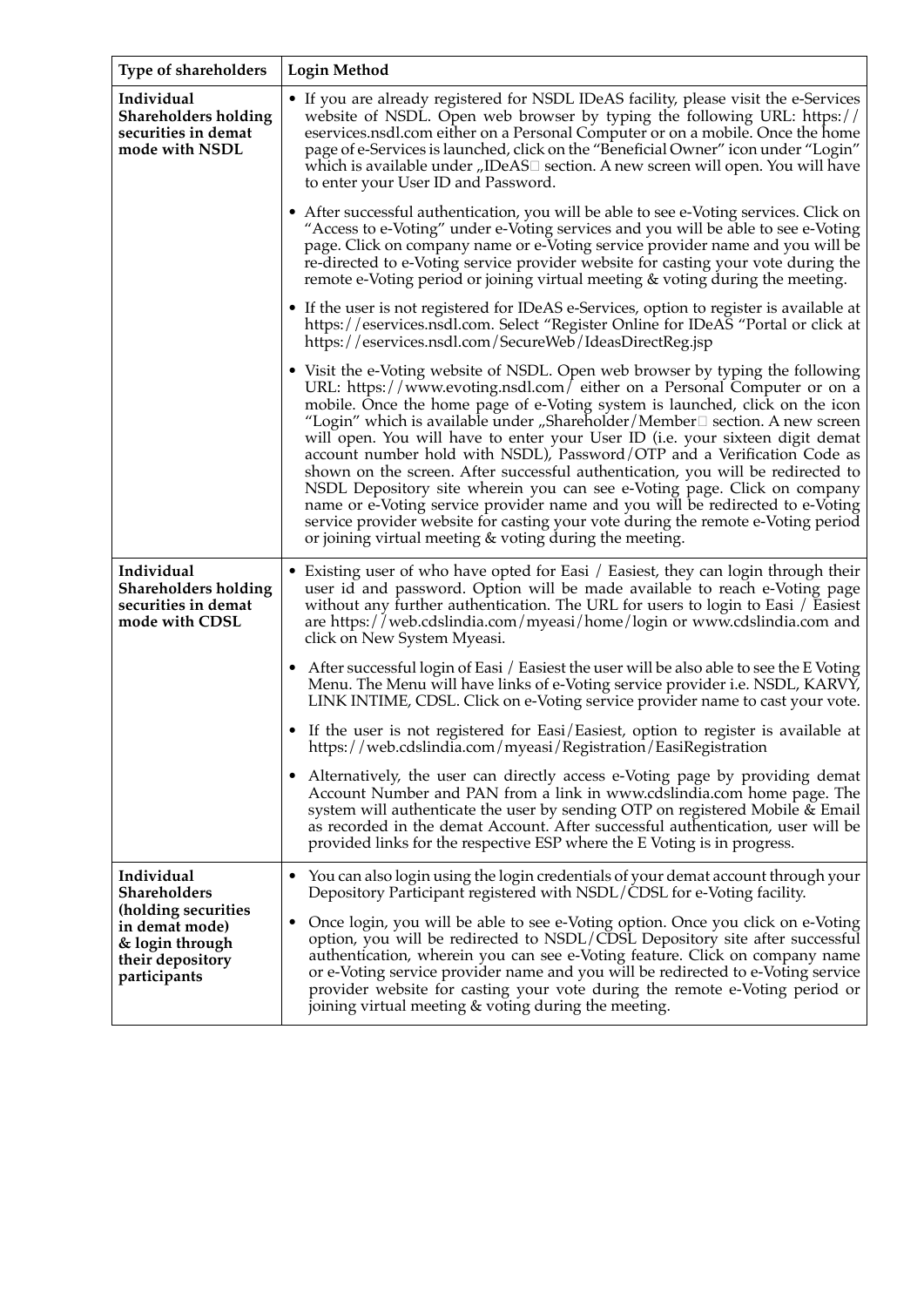| Individual                                                              | 1. Open the internet browser and launch the URL: https://instavote.linkintime.co.in                                                                                                                                                                                    |
|-------------------------------------------------------------------------|------------------------------------------------------------------------------------------------------------------------------------------------------------------------------------------------------------------------------------------------------------------------|
| <b>Shareholders holding</b><br>securities in Physical<br>mode & evoting | Click on "Sign Up" under 'SHARE HOLDER' tab and register with your following<br>details: -                                                                                                                                                                             |
| service Provider is<br>LINKINTIME.                                      | A. User ID: Shareholders/ members holding shares in physical form shall provide<br>Event $No + Folio$ Number registered with the Company.                                                                                                                              |
|                                                                         | <b>B. PAN:</b> Enter your 10-digit Permanent Account Number (PAN) (Members who<br>have not updated their PAN with the Depository Participant (DP)/ Company<br>shall use the sequence number provided to you, if applicable.                                            |
|                                                                         | <b>C. DOB/DOI:</b> Enter the Date of Birth (DOB) / Date of Incorporation (DOI) (As<br>recorded with your $DP / Comp$ any - in $DD / MM / YYY$ format)                                                                                                                  |
|                                                                         | D. Bank Account Number: Enter your Bank Account Number (last four digits), as<br>recorded with your DP/Company.                                                                                                                                                        |
|                                                                         | Shareholders/ members holding shares in <b>physical form</b> but have not recorded 'C'<br>and 'D', shall provide their Folio number in 'D' above                                                                                                                       |
|                                                                         | • Set the password of your choice (The password should contain minimum 8<br>characters, at least one special Character ( $@! \# \$\&^*$ ), at least one numeral, at least<br>one alphabet and at least one capital letter).                                            |
|                                                                         | • Click "confirm" (Your password is now generated).                                                                                                                                                                                                                    |
|                                                                         | 2. Click on 'Login' under 'SHARE HOLDER' tab.                                                                                                                                                                                                                          |
|                                                                         | 3. Enter your User ID, Password and Image Verification (CAPTCHA) Code and click<br>on 'Submit'.                                                                                                                                                                        |
|                                                                         | 4. After successful login, you will be able to see the notification for e-voting. Select<br>'View' icon.                                                                                                                                                               |
|                                                                         | 5. E-voting page will appear.                                                                                                                                                                                                                                          |
|                                                                         | 6. Refer the Resolution description and cast your vote by selecting your desired<br>option 'Favour / Against' (If you wish to view the entire Resolution details, click<br>on the 'View Resolution' file link).                                                        |
|                                                                         | 7. After selecting the desired option i.e. Favour / Against, click on 'Submit'. A<br>confirmation box will be displayed. If you wish to confirm your vote, click on<br><b>'Yes'</b> , else to change your vote, click on <b>'No'</b> and accordingly modify your vote. |

#### **Institutional shareholders:**

Institutional shareholders (i.e. other than Individuals, HUF, NRI etc.) and Custodians are required to log on the e-voting system of LIIPL at https://instavote.linkintime.co.in and register themselves as **'Custodian / Mutual Fund / Corporate Body**' They are also required to upload a scanned certified true copy of the board resolution /authority letter/power of attorney etc. together with attested specimen signature of the duly authorised representative(s) in PDF format in the **'Custodian / Mutual Fund / Corporate Body'** login for the Scrutinizer to verify the same.

#### **Individual Shareholders holding securities in Physical mode & evoting service Provider is LINKINTIME, have forgotten the password:**

- o Click on **'Login'** under **'SHARE HOLDER'** tab and further Click 'forgot password?'
- o Enter **User ID,** select **Mode** and Enter Image Verification (CAPTCHA) Code and Click on **'Submit'**.
- In case shareholders/ members is having valid email address, Password will be sent to his / her registered e-mail address.
- Shareholders/ members can set the password of his/her choice by providing the information about the particulars of the Security Question and Answer, PAN, DOB/DOI, Bank Account Number (last four digits) etc. as mentioned above.
- The password should contain minimum 8 characters, at least one special character (@!#\$&\*), at least one numeral, at least one alphabet and at least one capital letter.

#### **Individual Shareholders holding securities in demat mode with NSDL/ CDSL have forgotten the password:**

- Shareholders/ members who are unable to retrieve User ID/ Password are advised to use Forget User ID and Forget Password option available at abovementioned depository/ depository participants website.
	- It is strongly recommended not to share your password with any other person and take utmost care to keep your password confidential.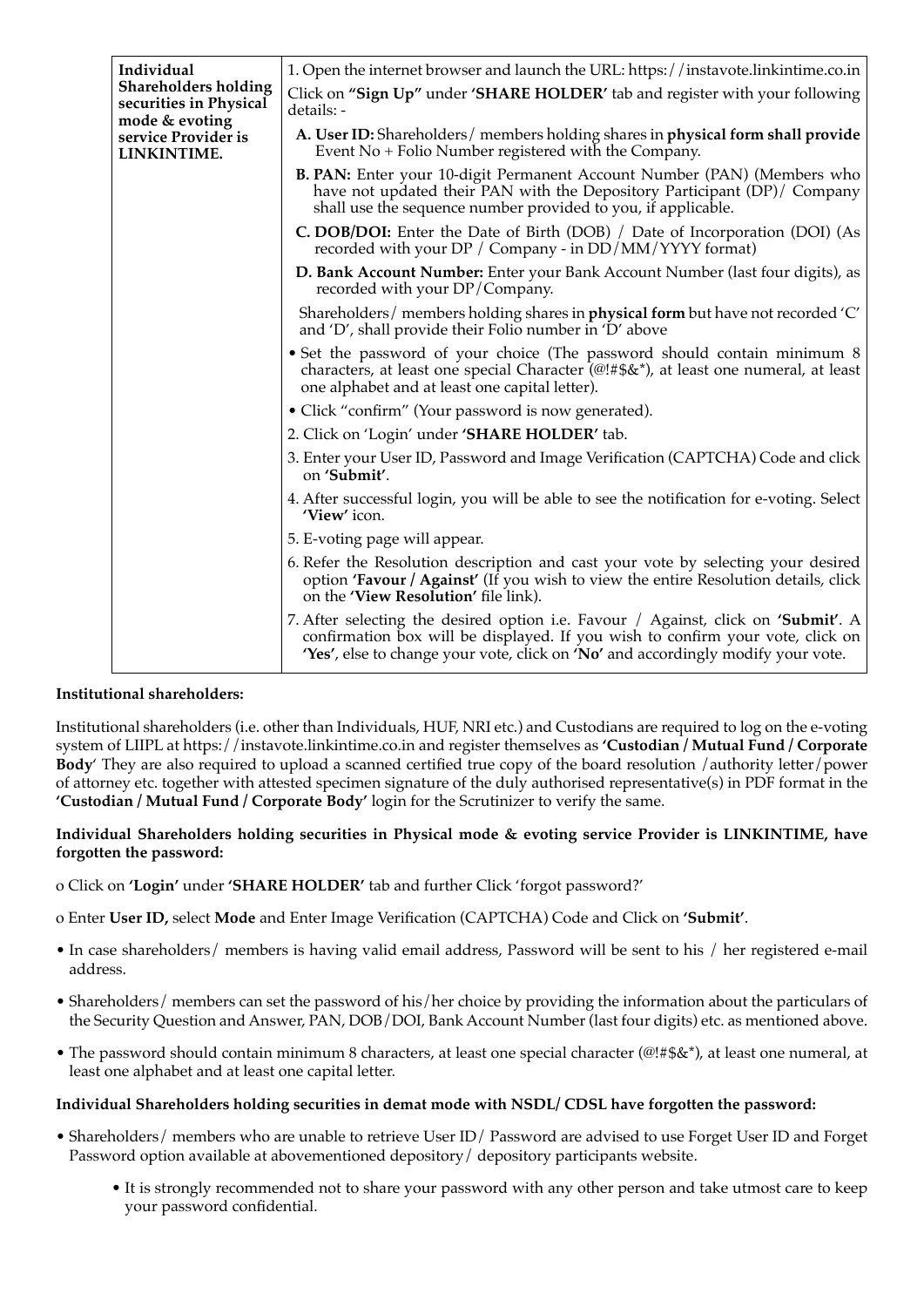- For shareholders/ members holding shares in physical form, the details can be used only for voting on the resolutions contained in this Notice.
- During the voting period, shareholders/ members can login any number of time till they have voted on the resolution(s) for a particular "Event".

#### **Helpdesk for Individual Shareholders holding securities in demat mode:**

In case shareholders/ members holding securities in demat mode have any technical issues related to login through Depository i.e. NSDL/ CDSL, they may contact the respective helpdesk given below:

| Login type     | Helpdesk details                                                                                                                                                                                                                             |
|----------------|----------------------------------------------------------------------------------------------------------------------------------------------------------------------------------------------------------------------------------------------|
| mode with NSDL | Individual Shareholders holding securities in demat Members facing any technical issue in login can contact<br>NSDL helpdesk by sending a request at evoting@nsdl.<br>co.in or call at toll free no.: 1800 1020 990 and 1800 22 44 30        |
| mode with CDSL | Individual Shareholders holding securities in demat Members facing any technical issue in login can contact<br>CDSL helpdesk by sending a request at helpdesk.evot-<br>ing@cdslindia.com or contact at 022- 23058738 or 022-<br>23058542-43. |

- 7. In case shareholders/ members holding securities in physical mode/ Institutional shareholders have any queries regarding e-voting, they may refer the **Frequently Asked Questions ('FAQs')** and **InstaVote e-Voting manual** available at https://instavote.linkintime.co.in, under **Help** section or send an email to enotices@ linkintime.co.in or contact on: - Tel: 022 –4918 6000. In accordance with Rule 18 of the Companies (Management and Administration) Rules, 2014, this Notice is only being sent to all those Shareholders who have registered their e-mail ID's with the Company/Depositories in electronic mode i.e. by e-mail through.
- 8. The scrutinizer will submit his report to the Company after completion of scrutiny of the votes cast though remote e-voting.
- 9. The results of the postal ballot will be announced by the Company on Monday 2nd May 2022 on or before 5.00 P.M. The results will be put up on the Notice Board at the registered office of the Company at 4, Mangoe Lane, Kolkata-700001 and communicated to the stock exchanges where the shares of the Company are listed. The result will also be placed on the Company's website **www.eihltd.com**.
- 10. The special resolutions mentioned above shall be declared as passed on the date of the declaration of result if the number of votes cast in favour is more than three times the number of votes cast against it.
- 11. The Board has appointed Mr. Lalit Kumar Sharma, Senior Vice President and Company Secretary as the person responsible for the entire process. For any query (ies)/grievance(s) relating to remote e-voting, please contact Investor Service Division, 7, Shamnath Marg, Delhi- 110054, phone: 011-23890505 email- **isdho@ oberoigroup. com**.

#### **Explanatory Statement pursuant to Section 102 of the Companies Act, 2013**

#### **Item No.1**

#### **Information about the appointee**

#### **1. Background details**

Mr. Prithvi Raj Singh Oberoi is a well-known "Hotelier", has rich and varied experience in the Hotel Industry and guided the Company through six decades of diversification and growth to emerge as one of the World's leading luxury hotel brand.

Mr. Prithvi Raj Singh Oberoi graduated with a degree in Hospitality from the University of Lausanne, Switzerland and has over 75 years of experience in the hospitality industry. Mr. Prithvi Raj Singh Oberoi has been instrumental in pioneering the growth of the Company.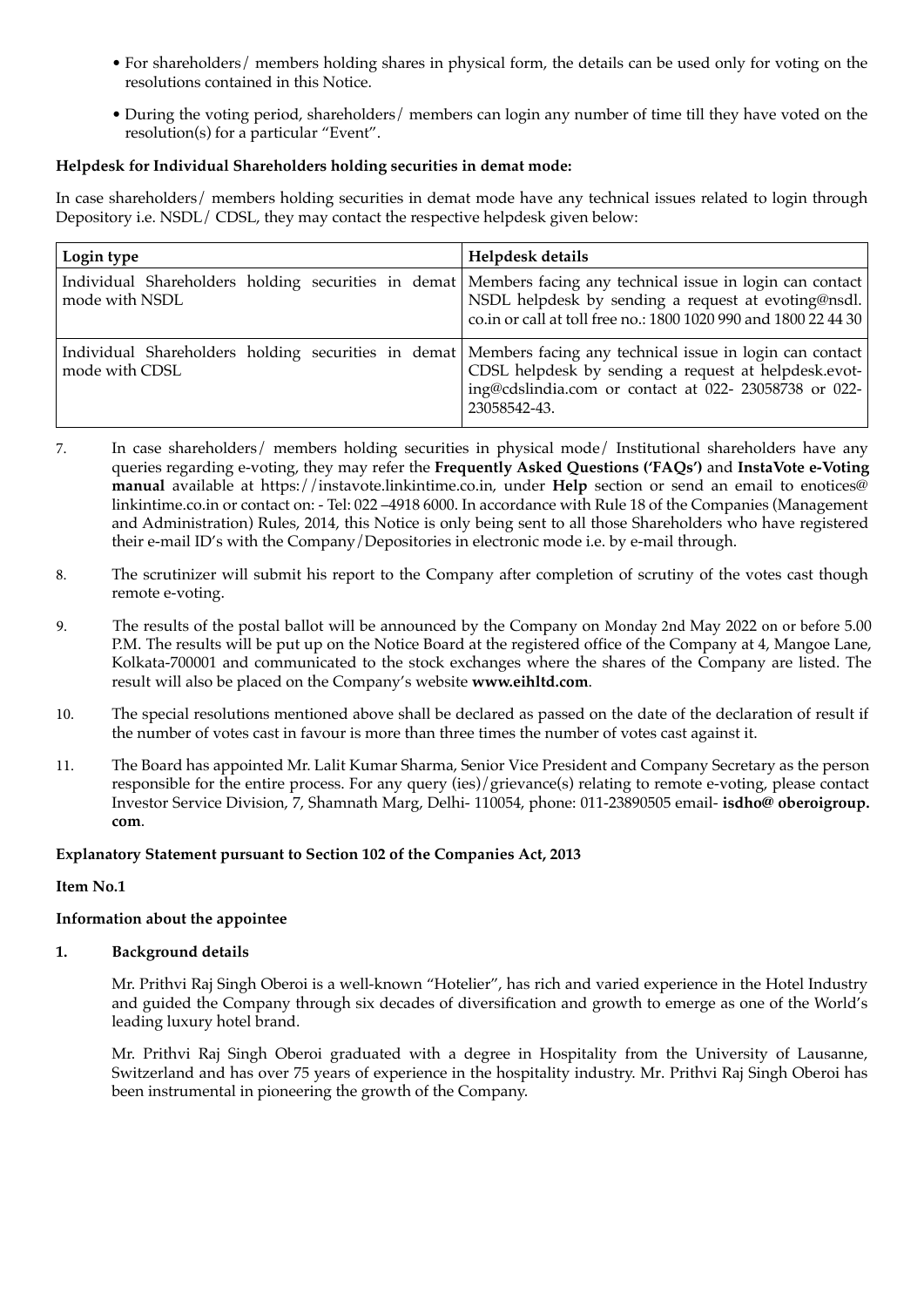#### **2. Past Remuneration**

| S. No.   | Particulars          | FY 2020-21               | F Y 2019-20              | F Y 2018-19 |
|----------|----------------------|--------------------------|--------------------------|-------------|
| <b>.</b> | Salary               | -                        |                          |             |
| 2.       | Value of Perquisites | 2.90                     | 2.75                     | 2.18        |
| 3.       | <b>Stock Option</b>  | $\overline{\phantom{a}}$ | $\overline{\phantom{0}}$ |             |
| 4.       | Sweat Equity         |                          |                          |             |
| 5.       | Commission           |                          | 25.50                    | 30.84       |
|          | <b>TOTAL</b>         | 2.90                     | 28.25                    | 33.02       |

#### 3. **Recognition and awards**

Mr. Prithvi Raj Singh Oberoi was awarded the 'Padma Vibhushan', India's second highest civilian honour, in recognition of his exceptional service to the Country in 2008. In 2001, His Majesty King Mohammed VI of Morocco awarded Mr. Prithvi Raj Singh Oberoi the 'Grand Officer' of the Alalaoui Wissam, which is one of the highest civilian awards in Morocco, in recognition of Mr. Prithvi Raj Singh Oberoi's contribution to tourism in Morocco and to Indo-Moroccan relations.

Mr. Prithvi Raj Singh Oberoi was also conferred with a 'Lifetime Achievement Award' at the CNBC TV 18 India Business Leader Awards 2007 for building a world-class hotel chain that caters to both luxury and business travelers and for shaping the hospitality industry of India.

Mr. Prithvi Raj Singh Oberoi received the 'Outstanding Business Leader' award from the Associated Chambers of Commerce and Industry and Society of Indian Law Firms in September 2008. In November 2008, Mr. Prithvi Raj Singh Oberoi was conferred a 'Lifetime Achievement Award' at the Ernst & Young Entrepreneur of the Year awards for redefining design standards in luxury hotels. In September 2009, Mr. Prithvi Raj Singh Oberoi received the Lifetime Achievement Award at the first Economic Times TAAI Travel Awards 2009. These awards were organised by The Economic Times in association with the Travel Agents Association of India (TAAI).

Mr. Prithvi Raj Singh Oberoi was presented with the '2010 Corporate Hotelier of the World' award by HOTELS magazine in November 2010. This annual award is determined by votes cast by readers of the magazine in more than 150 countries. The cover story of the November edition of the magazine referred to Mr. Prithvi Raj Singh Oberoi as 'the founder father of modern luxury hospitality in India' and credited him with growing the company 'into one of the world's most prestigious luxury hotel groups'. Mr. P.R.S. Oberoi received the Lifetime Achievement Award for his outstanding contribution to the Indian Hospitality Industry by Economic Times Awards for Corporate Excellence, 2012.

Mr. Prithvi Raj Singh Oberoi was conferred the Lifetime Achievement Award at ILTM (International Luxury Travel Market) held in Cannes in December 2012. The award was bestowed on Mr. Prithvi Raj Singh Oberoi as a global recognition of his exceptional leadership, vision and contribution to develop The Oberoi Group as one of the world's leading luxury hotel chains. The All India Management Association (AIMA) at a function held in New Delhi in February 2013 had conferred the Lifetime Achievement Award to Mr. Prithvi Raj Singh Oberoi In 2014, Mr. Prithvi Raj Singh Oberoi was honoured with the prestigious Lifetime Achievement Award by Forbes India Leadership Awards, 2014. In 2015, Mr. Prithvi Raj Singh Oberoi was voted amongst CNBCTV 18's Top 15 Indian Business ICON. In 2016, Mr. Prithvi Raj Singh Oberoi was conferred with ET Bengal Visionary award by the Economic Times Bengal Corporate Awards, 2016.

#### **4. Job Profile and his suitability**

Mr. Prithvi Raj Singh Oberoi is the Executive Chairman of the Company. Mr. Prithvi Raj Singh Oberoi steers the Company Board and is also the Oberoi Group's Promoter and Chairman. Being the doyen of the hospitality sector, Mr. Prithvi Raj Singh Oberoi is well known in the hospitality circle and is the most suitable to guide the Company and the Board.

#### **5. Remuneration Proposed**

| S. No. | Particulars          | FY 2021-22 (Rupees)      |
|--------|----------------------|--------------------------|
| ī.     | Salary               |                          |
| 2.     | Value of Perquisites | 15,10,384                |
| 3.     | <b>Stock Option</b>  | $\overline{\phantom{0}}$ |
| 4.     | <b>Sweat Equity</b>  | $\overline{\phantom{0}}$ |
| 5.     | Commission           | $\overline{\phantom{0}}$ |
|        | <b>TOTAL</b>         | 15,10,384                |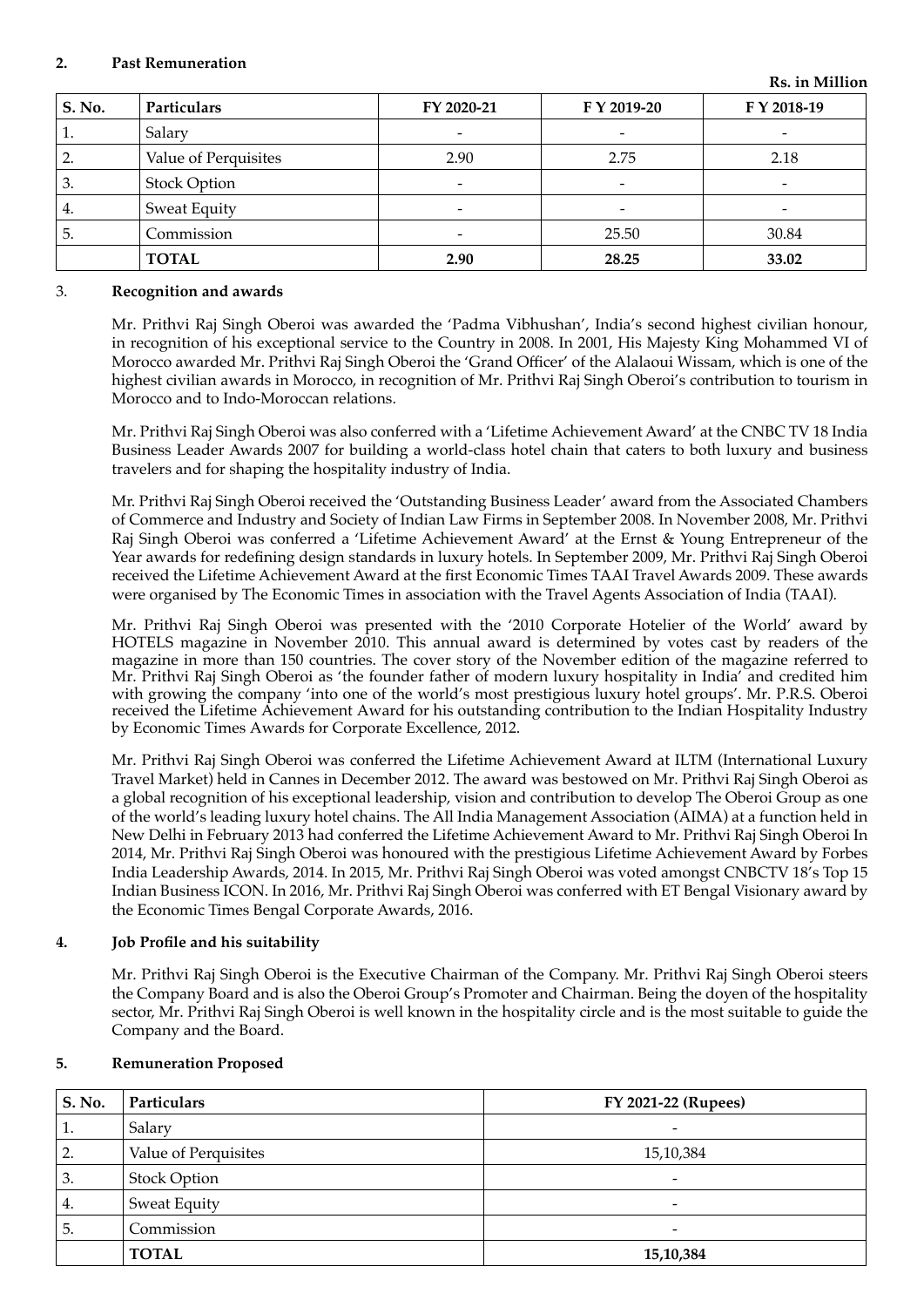#### **6. Comparative Remuneration profile with respect to industry, size of the company, profile of the position and person**

The remuneration has been benchmarked with the remuneration being drawn by similar positions in the hotel industry and has been considered by the Nomination and Remuneration Committee and the Board of Directors of the Company.

#### **7. Pecuniary relationship directly or indirectly with the Company, or relationship with the managerial personnel, if any**

Mr. Prithvi Raj Singh Oberoi has no other pecuniary relationship or transactions with the company except the remuneration drawn by him. Mr. Prithvi Raj Singh Oberoi is the father of Mr. Vikramjit Singh Oberoi, Managing Director and Chief Executive Officer.

#### **Item No.2**

#### **Information about the appointee**

#### **1. Background details**

Mr. Mukherji is a member of the Institute of Chartered Accountants of India and has completed an advanced Management Program from Harvard Business School in the United States. Mr. Mukherji joined the Company in March, 1972 and has an experience of about 50 years in the hospitality industry overseeing strategic planning, finance, accounts, secretarial, legal and mergers and acquisitions.

**Rs. in Million**

#### **2. Past Remuneration**

| S. No. | Particulars          | FY 2020-21               | F Y 2019-20 | F Y 2018-19 |
|--------|----------------------|--------------------------|-------------|-------------|
| 1.     | Salary               | 1.47                     | 8.82        | 8.82        |
| 2.     | Value of Perquisites | 0.23                     | 1.45        | 0.98        |
| 3.     | <b>Stock Option</b>  | $\overline{\phantom{0}}$ | -           |             |
| 4.     | <b>Sweat Equity</b>  | $\overline{\phantom{0}}$ |             |             |
| 5.     | Commission           |                          | 19.13       | 23.13       |
|        | <b>TOTAL</b>         | 1.70                     | 29.40       | 32.93       |

#### **3. Recognition and awards**

N.A

#### **4. Job Profile and his suitability**

Mr. Mukherji is the Executive Vice Chairman of the Company. As Executive Vice Chairman, Mr. Mukherji is responsible for overseeing strategic planning, finance, accounts, secretarial, legal and mergers and acquisitions. Mr. Mukherji has rich and varied experience in the hotel Industry and guided the Company through five decades of diversification and growth to emerge as one of the World's leading luxury hotel brand and is the most suitable for guiding the Company and the board in the aforesaid functions.

#### **5. Remuneration Proposed**

| S. No. | Particulars                      | F Y 2021-22 (Rupees) |  |
|--------|----------------------------------|----------------------|--|
| 1.     | Salary                           | 58,80,000            |  |
| 2.     | Value of Perquisites<br>2,73,765 |                      |  |
| 3.     | <b>Stock Option</b>              |                      |  |
| 4.     | Sweat Equity                     |                      |  |
| 5.     | Commission                       |                      |  |
|        | <b>TOTAL</b>                     | 61,53,765            |  |

#### **6. Comparative Remuneration profile with respect to industry, size of the company, profile of the position and person**

The remuneration has been benchmarked with the remuneration being drawn by similar positions in hotel industry and has been considered by the Nomination and Remuneration Committee and the Board of Directors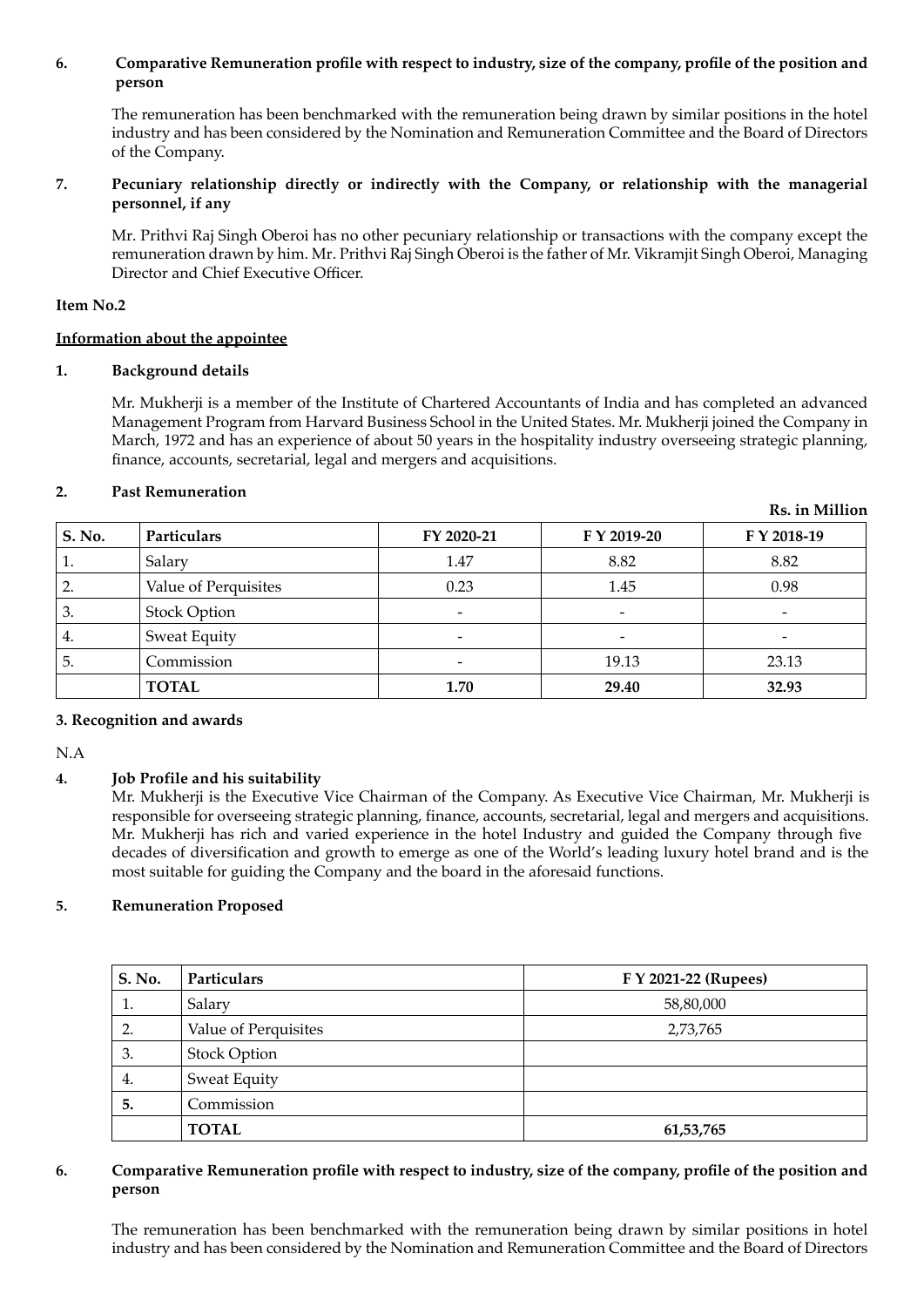of the Company.

#### **7. Pecuniary relationship directly or indirectly with the Company, or relationship with the managerial personnel, if any**

Mr. Mukherji has no other pecuniary relationship or transactions with the company except the remuneration drawn by him. Mr. Mukherji is not related to any other Director and their relatives, Key Managerial Personnel and their relatives.

#### **Item No.3**

#### **Information about the appointee**

#### **1. Background details**

**Mr. Vikramjit Singh Oberoi,** Managing Director and Chief Executive Officer of the Company holds a Bachelor's degree in science from Pepperdine University, United States and has over 36 years of experience in the hospitality industry.

#### **2. Past Remuneration**

## **Rs. in Million S. No. Particulars FY 2020-21 F Y 2019-20 F Y 2018-19 1.** Salary **11.67<sup>\*</sup> 11.67<sup>\*</sup> 11.67<sup>\*</sup> 11.67<sup>\*</sup> 11.67<sup>\*</sup> 2.** Value of Perquisites 1 3.01 6.50 4.90  **3.** Stock Option - - -  **4.** Sweat Equity - - - **5.** Commission **15.94** 19.27 **TOTAL 7.23 33.49 35.84**

#### **\*Include Retirement benefits**

#### **3. Recognition and awards**

**N.A**

#### **4. Job Profile and his suitability**

Mr. Vikramjit Singh Oberoi is the Managing Director & Chief Executive Officer of the Company. As Managing Director & Chief Executive Officer of the Company, Mr. Vikramjit Singh Oberoi is responsible for the overall performance of the company in terms of sales, profitability, operations and guest relations.

Mr. Vikramjit Singh Oberoi joined the Board as a Non-executive Director on 15th December 1993. In July 2004, Mr. Vikramjit Singh Oberoi assumed the position of a Whole time Director designated as Deputy Managing Director. In July 2007, Mr. Vikramjit Singh Oberoi was re-designated as Joint Managing Director of the Company. On 29th November 2010, Mr. Vikramjit Singh Oberoi was re-designated as Chief Operating Officer and Joint Managing Director of the Company. On 24th March 2015, Mr. Vikramjit Singh Oberoi was re-designated as Managing Director and Chief Executive Officer of the Company with effect from 1st April 2015 and was reappointed for a period of 5 years with effect from 1st July 2019.

Mr. Vikramjit Singh Oberoi has over 36 years of experience in the hotel industry operations and is the most suitable to hold the position of Managing Director & Chief Executive Officer and steer the Company in terms of sales growth, profitability, operations and guest relations.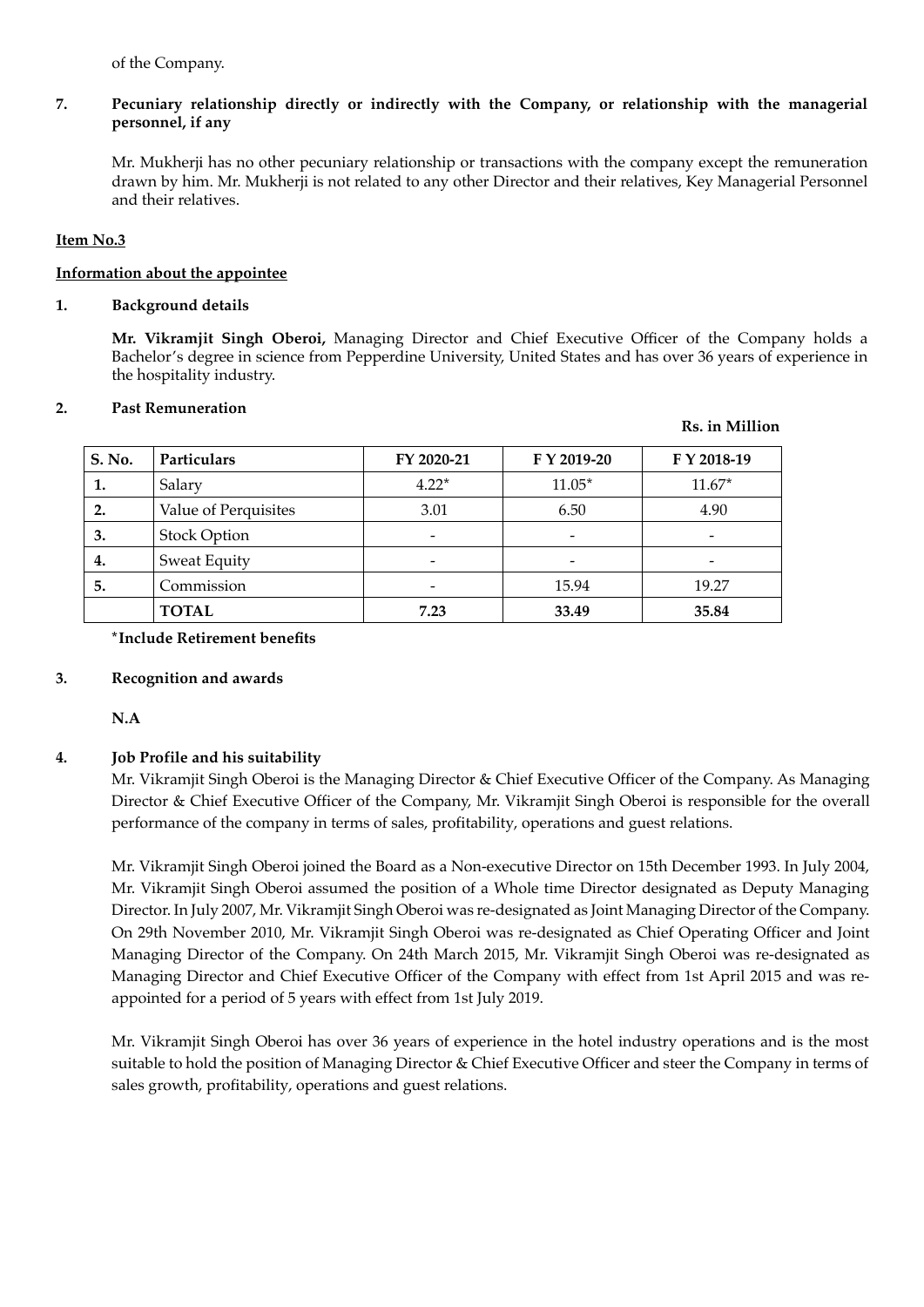#### **5. Remuneration Proposed**

| S. No. | Particulars          | F Y 2021-22 (Rupees) |  |  |
|--------|----------------------|----------------------|--|--|
| 1.     | Salary               | 71,68,000            |  |  |
| 2.     | Value of Perquisites | 29,36,841            |  |  |
| 3.     | <b>Stock Option</b>  |                      |  |  |
| 4.     | Sweat Equity         |                      |  |  |
| 5.     | Commission           |                      |  |  |
|        | <b>TOTAL</b>         | 1,01,40,842          |  |  |

#### **\*Excludes Retirement benefits**

#### **6. Comparative Remuneration profile with respect to industry, size of the company, profile of the position and person**

The remuneration has been benchmarked with the remuneration being drawn by similar positions in hotel industry and has been considered by the Nomination and Remuneration Committee and the Board of Directors of the Company.

#### **7. Pecuniary relationship directly or indirectly with the Company, or relationship with the managerial personnel, if any**

Mr. Vikramjit Singh Oberoi has no other pecuniary relationship or transactions with the company except the remuneration drawn by him. Mr. Vikramjit Singh Oberoi is the son of Mr. Prithvi Raj Singh Oberoi, Executive Chairman of the Company.

#### **Item No.4**

#### **Information about the appointee**

#### **1. Background details**

**Mr. Arjun Singh Oberoi,** Managing Director - Development of the Company holds a Bachelor's degree in Science (Economics) from the University of Buckingham, United Kingdom and has an over 33 years of experience in the hospitality industry

#### **2. Past Remuneration**

# **S. No. Particulars FY 2020-21 F Y 2019-20 F Y 2018-19 1.** Salary 3.64\* 11.63\* 11.63\* 11.63\* **2.** Value of Perquisites 0.57 3.42 2.41 **3.** Stock Option  $\qquad \qquad$  -  $\qquad \qquad$  -  $\qquad \qquad$  -  $\qquad \qquad$ **4.** Sweat Equity **-5.** Commission **15.94** 19.27 **TOTAL 4.21 30.72 33.31**

**\*Include Retirement benefits**

#### **3. Recognition and awards**

**N.A**

#### **4. Job Profile and his suitability**

Mr. Arjun Singh Oberoi is the Managing Director- Development of the Company. As Managing Director – Development, Mr. Arjun Oberoi is responsible for new hotel project, project development and new business development.

#### **Rs. in Million**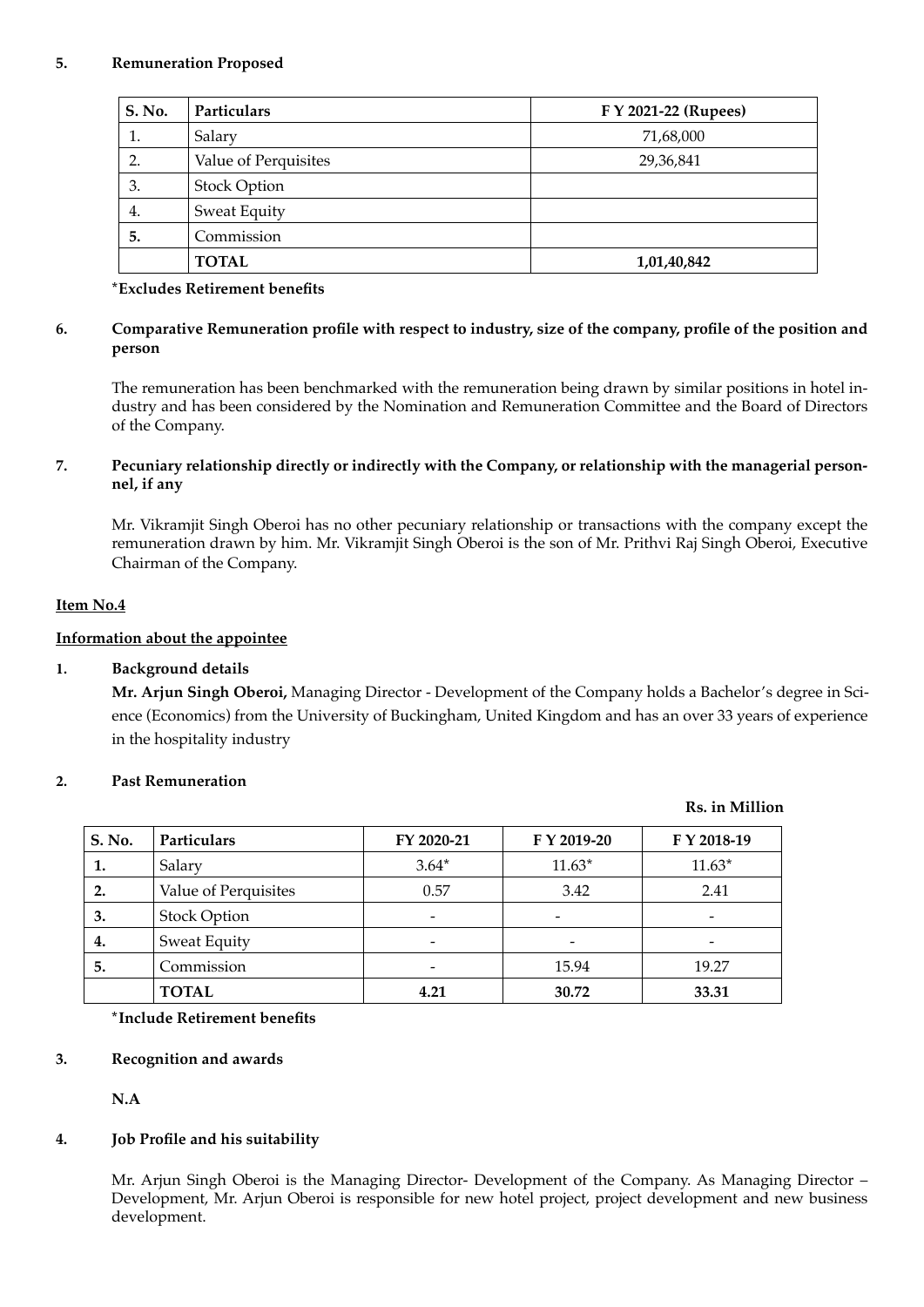Mr. Arjun Singh Oberoi joined the Board as a Non-executive Director on 15th December 1993. In July 2004, Mr. Arjun Singh Oberoi assumed the position of a Whole time Director designated as Deputy Managing Director. In July 2007, Mr. Arjun Singh Oberoi was re-designated as Joint Managing Director of the Company. On 29th November 2010, Mr. Arjun Singh Oberoi was re-designated as Chief Planning Officer and Joint Managing Director of the Company On 24th March 2015, Mr. Arjun Singh Oberoi was re-designated as Managing Director-Development of the Company with effect from 1st April 2015 and was re-appointed for a period of 5 years with effect from 1st July 2019.

With over 33 years of experience in the field of project execution, project development and business development, Mr. Arjun Singh Oberoi is the most suited for the position he is current holding as Managing Director- Development.

#### **5. Remuneration Proposed**

| S. No. | Particulars          | F Y 2021-22 (Rupees) |  |  |
|--------|----------------------|----------------------|--|--|
| 1.     | Salary               | 71,68,000            |  |  |
| 2.     | Value of Perquisites | 38,81,422            |  |  |
| 3.     | <b>Stock Option</b>  |                      |  |  |
| 4.     | Sweat Equity         |                      |  |  |
| 5.     | Commission           |                      |  |  |
|        | <b>TOTAL</b>         | 1,10,49,422          |  |  |

#### **\*Excludes Retirement benefits**

#### **6. Comparative Remuneration profile with respect to industry, size of the company, profile of the position and person**

The remuneration has been benchmarked with the remuneration being drawn by similar positions in Hotel Industry and has been considered by the Nomination and Remuneration Committee and the Board of Directors of the Company.

#### **7. Pecuniary relationship directly or indirectly with the Company, or relationship with the managerial personnel, if any**

Mr. Arjun Singh Oberoi has no other pecuniary relationship or transactions with the company except the remuneration drawn by him. Mr. Arjun Singh Oberoi is not related to any other Director and their relatives, Key Managerial Personnel and their relatives.

#### **General Information**

- a. Nature of Industry: Hotel Services
- b. Date or expected date of Commencement of Commercial production: Not Applicable.
- c. In case of new companies, expected date of commencement of activities as per project approved by financial institutions appearing in the prospectus: Not Applicable.
- d. Financial performance based on given indicators

|                                 |                                                     |            | Rs. in Million |            |  |
|---------------------------------|-----------------------------------------------------|------------|----------------|------------|--|
| Particulars                     | 9 months ended on 31 <sup>st</sup><br>December 2021 | FY 2020-21 | FY 2019-20     | FY 2018-19 |  |
|                                 |                                                     | (Audited)  | (Audited)      | (Audited)  |  |
|                                 | (Unaudited)                                         |            |                |            |  |
| <b>Total Revenue</b>            | 6,318.10                                            | 4,736      | 14,343.08      | 16,272.62  |  |
| Profit / (Loss) before tax      | (1,421.50)                                          | (4, 431)   | 1,090.96       | 1,637.04   |  |
| Net Profit $/$ (Loss) after tax | (1,109.10)                                          | (3,431.30) | 1,244.67       | 1,133.38   |  |
| Earnings Per Share (EPS)        | (1.77)                                              | (5.72)     | 2.15           | 1.98       |  |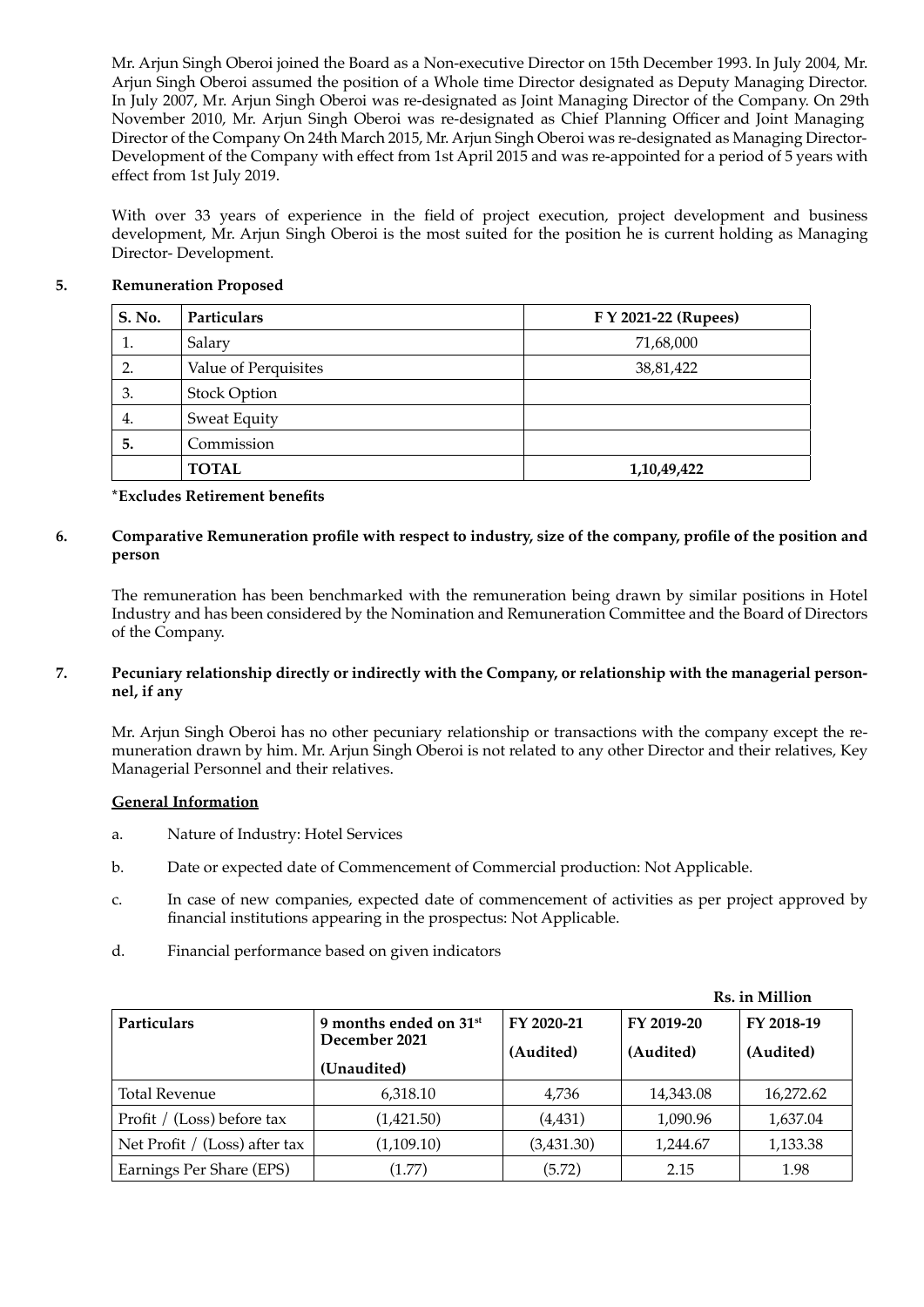e. Foreign investments or collaborations, if any:

Company has following foreign subsidiaries in which it has investments, directly or indirectly:

- (i) EIH International Limited, BV Islands
- (ii) EIH Holdings Limited, BV Islands
- (iii) EIH Investments N.V. Netherlands Antilles
- (iv) EIH Management Services B.V., Amsterdam, Netherlands
- (v) PT Widja Putra Karya, Bali, Indonesia
- (vi) PT Waka Oberoi, Lombok, Indonesia
- (vii) PT Astina Graha Ubud, Indonesia
- (ix) EIH Flight Services Limited, Mauritius

#### **Other Information**

#### **1. Reasons of loss or inadequate profits**

The performance of the Company has been severely impacted due to the outbreak of Covid-19 in the early part of the year 2020, second and third wave in 1st quarter and 3rd quarter of 2021-22. The prolonged lockdown and consequent travel restrictions to avoid spread of Covid-19 pandemic imposed by the Government of India as well other countries globally, almost all business segments i.e. corporate, leisure, MICE and direct business were severely impacted. The hospitality industry, in general has been severely impacted in terms of occupancy, ARR, RevPAR, turnover and profitability. The Company has incurred a loss of Rs. 110.91 crore in the nine months ended on 31st December 2021 and is expected to incur loss at the close of the Financial Year 2020-21. Due to travel ban by several countries foreign travelers coming to India has become almost negligible. This has severely impacted the hotel industry in the Financial Year 2021-22. With the resurgence of Covid-19 in several countries, the hotel and tourism industry is expected to remain under pressure.

#### **2. Steps taken or proposed to be taken for improvement**

The Company and the hotels have taken various initiatives to protect the health and safety of guests and employees. All precautions based on World Health Organisation Guidelines and directions of the Central and State Governments have been implemented and are being strictly adhered to. The exhaustive measure that have been introduced at hotels have been published on the websites of Oberoi Hotels & Resorts and Trident Hotels. With the above steps and the forecast that the domestic tourism is also expected to grow, the Company's performance is expected to improve in the near future.

#### **3. Expected increase in productivity and profits in measurable terms**

The Company has drawn up an Annual Business Plan which it will endeavor to achieve in the coming years.

#### **Nature of Concern or Interest and other particulars**

- 1. No Director and their relatives, Key Managerial Personnel and their relatives, other than Mr. Vikramjit Singh Oberoi and Mr. Prithvi Raj Singh Oberoi (father and son), is concerned or interested in Resolutions no. 1 and 3.
- 2. No Director and their relatives, Key Managerial Personnel and their relatives, other than Mr. Shib Sanker Mukherji, is concerned or interested in Resolution no.2.
- 3. No Director and their relatives, Key Managerial Personnel and their relatives, other than Mr. Arjun Singh Oberoi is concerned or interested in Resolution no. 4.
- 4. None of the Directors and the Key Managerial Personnel of the Company hold more than 2% of the shareholding in the Company as well as any other Public Company in which they may be Directors/ Key Managerial Personnel and which may get affected.
- 5. Mr. Prithivi Raj Singh Oberoi and Mr. Shib Sanker Mukherji were re-appointed by the shareholders by passing a special resolution as Executive Chairman and Executive Vice Chairman respectively for a period of 5 years with effect from 27th June 2017 by way of postal ballot and remote e-voting on 24th May 2017.